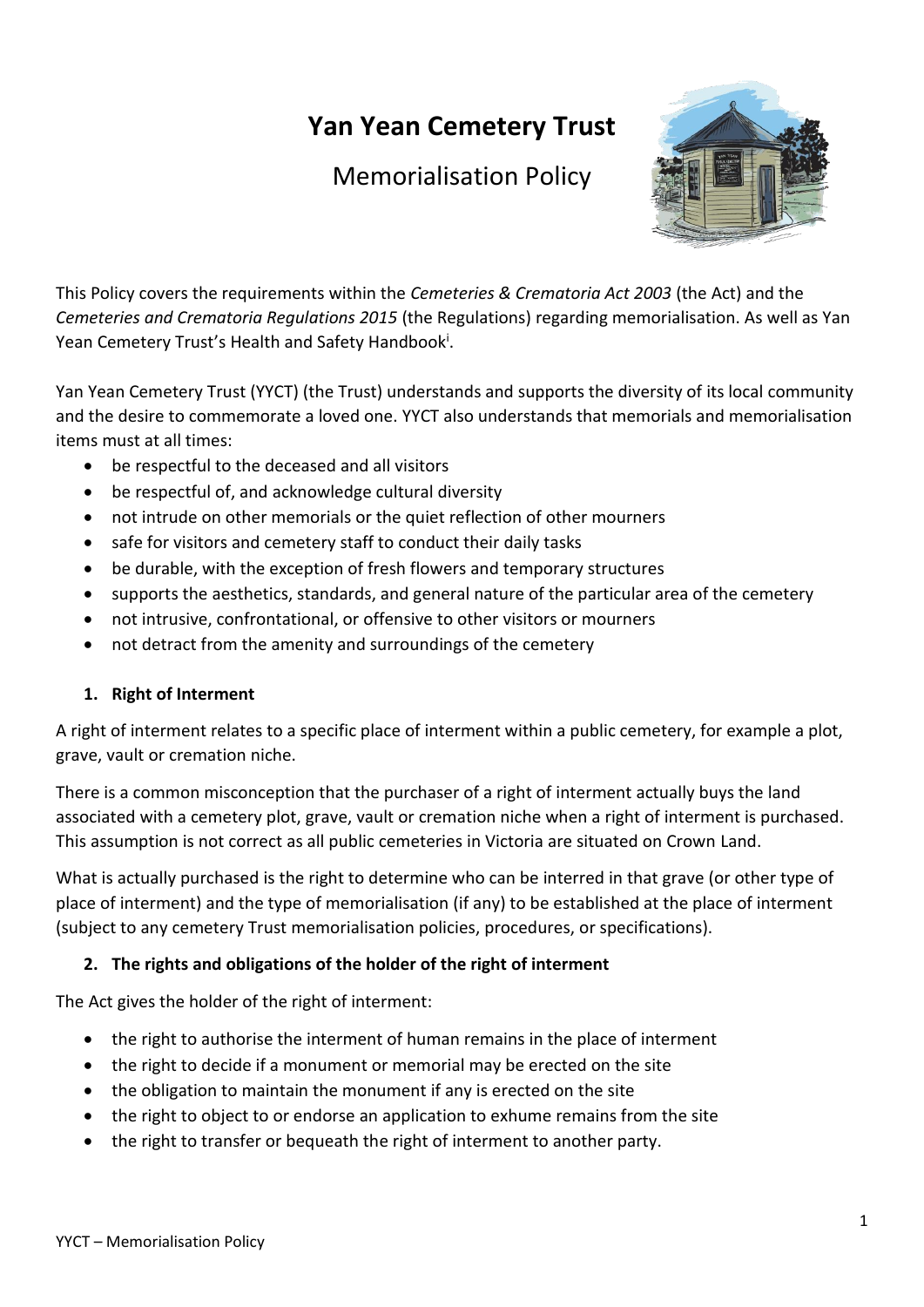One of the essential obligations of the holder of the right of interment is to promptly advise the Trust of any change to their contact details or of the transfer of the right of interment to another party, so that the Trust can maintain accurate and up-to-date records.

#### **3. Memorials**

A holder of the right of interment or an applicant with the holder of right of interments written consent must apply to the Trust for approval to establish or alter a memorial. The application must be accompanied by the corresponding cemetery fee, a plan or design of the proposed memorial, with the dimensions, inscription and any other features included.

The proposed monument or headstone must meet the minimum requirements of the Australian Standards (AS 4204:2019) 'Headstone & Cemetery Monuments' or any updated versions.

Under s.99 of the Act, the Trust may withhold its permission if the intended work is considered to be inappropriate, unsafe, or dangerous. The Trust may seek advice from a consulting engineer concerning structural aspects of the proposed work and if it complies with the Australian Standards. The cost of consulting an engineer will be carried by the applicant, however, the Trust will seek written approval from the applicant before seeking professional advice.

Under s.99 of the Act a cemetery Trust has 45 days from receiving the application and all relevant information to either approve or refuse the application, however we will endeavour to process the application as soon as possible provided that all the required information is supplied.

If the proposed monument is unusual, or there is doubt it will be accepted, it is recommended that the stone mason enquires with the cemetery office before submitting a permit.

Under s.100 of the Act, the Trust may require a person to remove or alter a memorial or place of interment if it was established or altered, without the approval of the cemetery Trust under s.99 or has failed to comply with any terms or conditions to which the approval of the cemetery Trust was subject. If that person fails or refuses to remove or alter the memorial the Trust may remove the memorial and dispose of it as it sees fit. The Trust may recover the costs of taking such action from the person as a debt recoverable in a court of competent jurisdiction.

#### 4. **Temporary Memorials**

YYCT will allow a temporary wooden grave marker no higher than one metre, subject to the marker being maintained in conditions satisfactory to the Trust. Unless written approval has been received by the Trust, it may remain in place for a maximum of one year following the burial, or until a permanent approved memorial has been installed, whichever comes first.

A memorial or items placed on a place of interment may not extend beyond the boundaries of the memorial or place of interment. The Trust has the authority to remove any items or memorial that extends beyond the boundary of the memorial or place of interment, as well as any dead flowers, any item that is in a poor condition, or any object that is placed on a memorial or place of interment in contravention of the Act, the Regulations, or the Cemetery Rules & Policies.

Seats are not permitted anywhere unless written approval of the Trust has been received.

#### <span id="page-1-0"></span>**5. Memorial Items**

A person may not without approval of the Trust, place on a memorial or place of interment items such as: glass or ceramic that are fragile or breakable, metal items that are likely to deteriorate or alcohol. It is not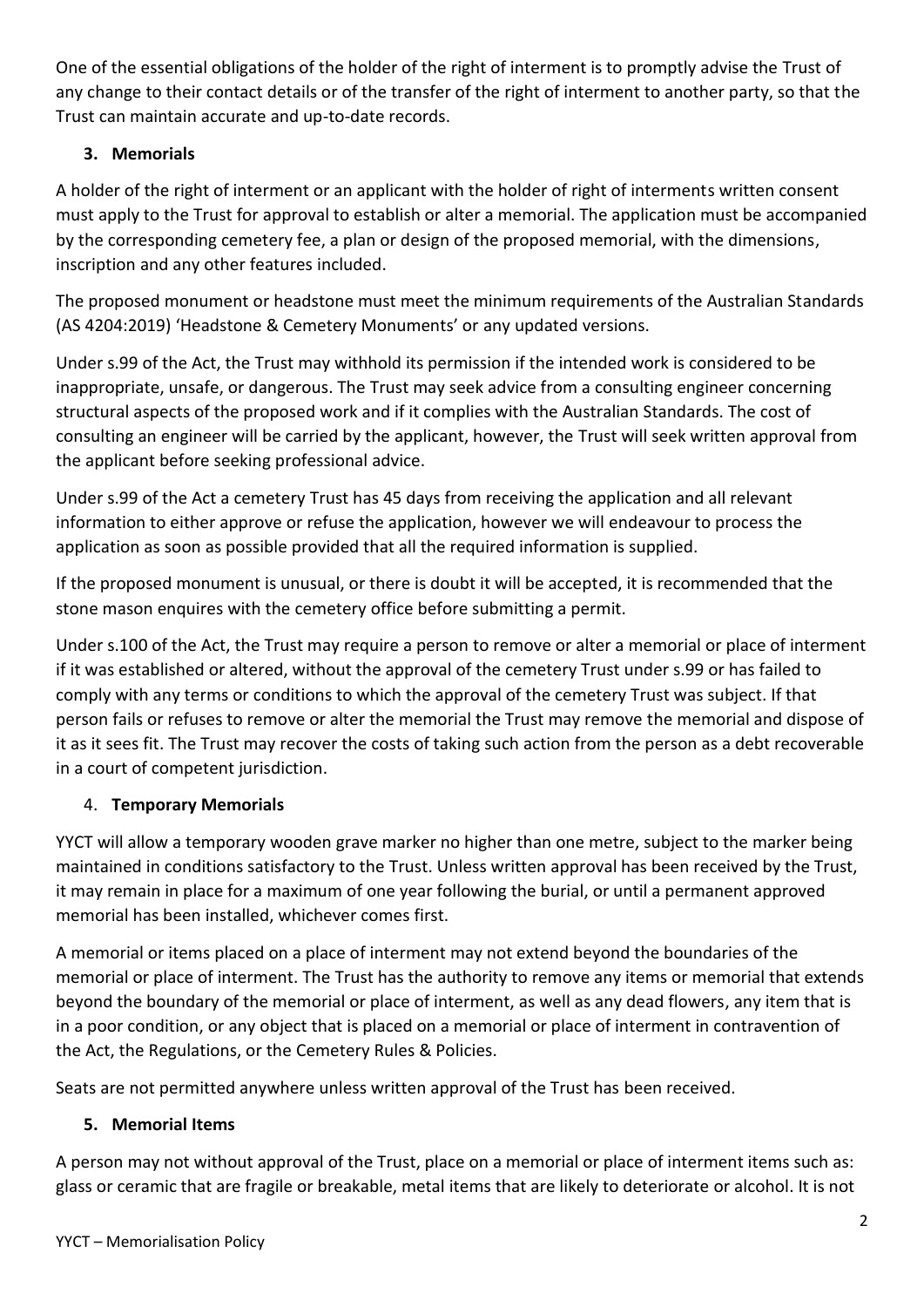permitted to place an item that is likely to cause a risk to health or safety, or hinders the daily task of staff, on a memorial or place of interment.

All memorial items placed must be respectful of their surroundings and other mourners and do not disturb in anyway the tranquillity the cemetery offers to grieving families while mourning their loved ones.

#### **6. Vegetation**

A person must not remove, pick, or damage any plant, flower, shrub, or tree in the cemetery, nor may they plant any type of plant without prior written approval of the Trust, this includes on a memorial, place of interment, pathways, garden beds or any other part of the cemetery grounds.

### **Other Guidelines**

#### **7. Lawns and Cremated Remains Sites**

a) Flowers

Fresh or artificial flowers are allowed to be placed in the vase space provided on the beams or the head of the site, provided they do not extend beyond the interment site.

#### b) Ornaments or other memorialisation items

Ornaments or other memorialisation items are permitted if they do not present a health and safety risk to the public, staff, or contractors, and they do not hinder the maintenance of the area, lawns or encroach on other graves or niches. Any items that represent a safety hazard are not permitted and will be removed (also see item [5](#page-1-0) 'Memorial Items')

c) Plaques

Plaques can be ordered through the cemetery office; however, they can also be purchased from an external provider, the applicant must submit an application to the Trust, approval will be subject to materials, size, wording and supports the standards for a specific area within the cemetery. They may be installed by cemetery staff or by an authorised person only (approved installers), they can be fixed to the existing lawn beams, cremated remain niches beam or base, monuments, or headstones.

d) Headstones

The lawn headstone areas have pre-established beams for the installation of a headstone and base. The applicant must submit an *Application to Establish or Alter a Memorial or Place of Interment* to the Trust. The headstone must meet the minimum requirements of the Australian Standards (AS 4204:2019) 'Headstone & Cemetery Monuments' or any updated versions, the application must be signed by the holder of the right of interment, all work must be carried out by a registered stone mason. The maximum headstone permitted dimensions are: 1000mm height x 1200mm width and a depth from front to back is up to 380mm, including any fixtures.

#### Candle Box

YYCT understands that some cultures and religious practices use a temporary structure to light candles at the interment site. The Trust will permit a temporary candle box constructed of non-combustible materials, subject to it being maintained in conditions satisfactory to the Trust, for a reasonable period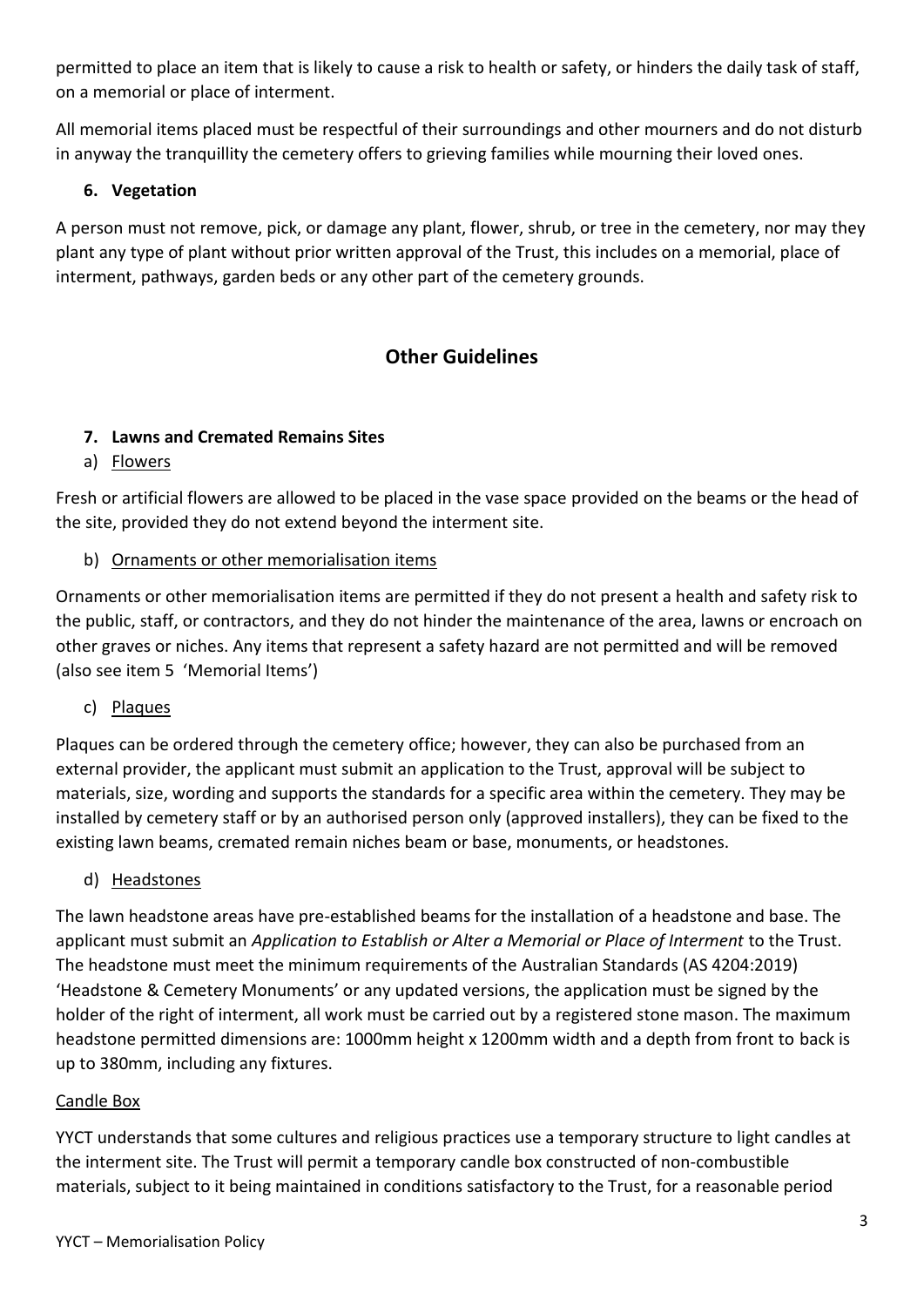until a permanent monument is installed. The temporary box is only allowed prior to the installation of the permanent monument and must be removed when this occurs and should always be contained within the boundaries of the place of interment. No flames should be left unattended during fire danger periods, and no flame should be lit during total fire ban days, all restrictions during the fire danger period must be complied with.

#### **8. Monumental and Vault Sites**

The applicant must submit an *Application to Establish or Alter a Memorial or Place of Interment* to the Trust. The headstone must meet the minimum requirements of the Australian Standards (AS 4204:2019) 'Headstone & Cemetery Monuments' or any updated versions, the application must be signed by the holder of the right of interment, all work must be carried out by a registered stone mason. The maximum permitted height is 2200mm, including any fixtures. The size of the plot needs to be verified with cemetery staff prior to submitting the application, as there are some areas that differ in plot size.

#### a) Vaults

Concrete lined vaults are only pre-installed by the Trust to ensure standards are met as the Trust will be responsible for any structural issues that may arise, Concrete lined vaults are only available in specific selected areas of the cemetery.

#### b) Materials

Monuments and headstones should be constructed of granite, marble, cast concrete or other durable masonry. Construction in brick, concrete block, plastic, timber, or fibreglass is not permitted. Trim items may be of brass, copper, bronze, aluminium, stainless steel, wrought iron, or other durable metals or acrylic. Mild steel, whether black galvanised or plated are not permitted.

#### c) Working Hours

Monumental work hours are Monday to Friday between 8.30am and 4pm, monumental work shall not be permitted on weekends or public holidays. The stone mason must call the office the day before to advise their intention to work on site and must also report to the office on arrival each day they are schedule to work and inform the office when the work is completed.

All work will need to cease temporarily if it interferes with a funeral or service.

All masonry work must be carried out by a registered stone mason and follow safe work practices and once a permit has been granted by the Trust, all permits are valid for a period of 12 months, if the work was not commenced within that period, a new application will need to be submitted with the corresponding fee. Any unauthorised monuments, headstones or other structures will be removed at the cost of the holder of the right of interment.

#### d) Memorial Care

Care and maintenance of the memorial is the responsibility of the holder of the right of interment. If a headstone, monument, or other memorial is found to be dangerous, unsafe, or unstable, immediate action must be taken to make it safe again. The Trust will contact the holder of the right of interment and advise them of the situation.

If the holder of the right of interment refuses to repair, remove, or make safe, the Trust with approval of the Department will make the memorial safe by lying down or removing the unsafe memorial. The Trust